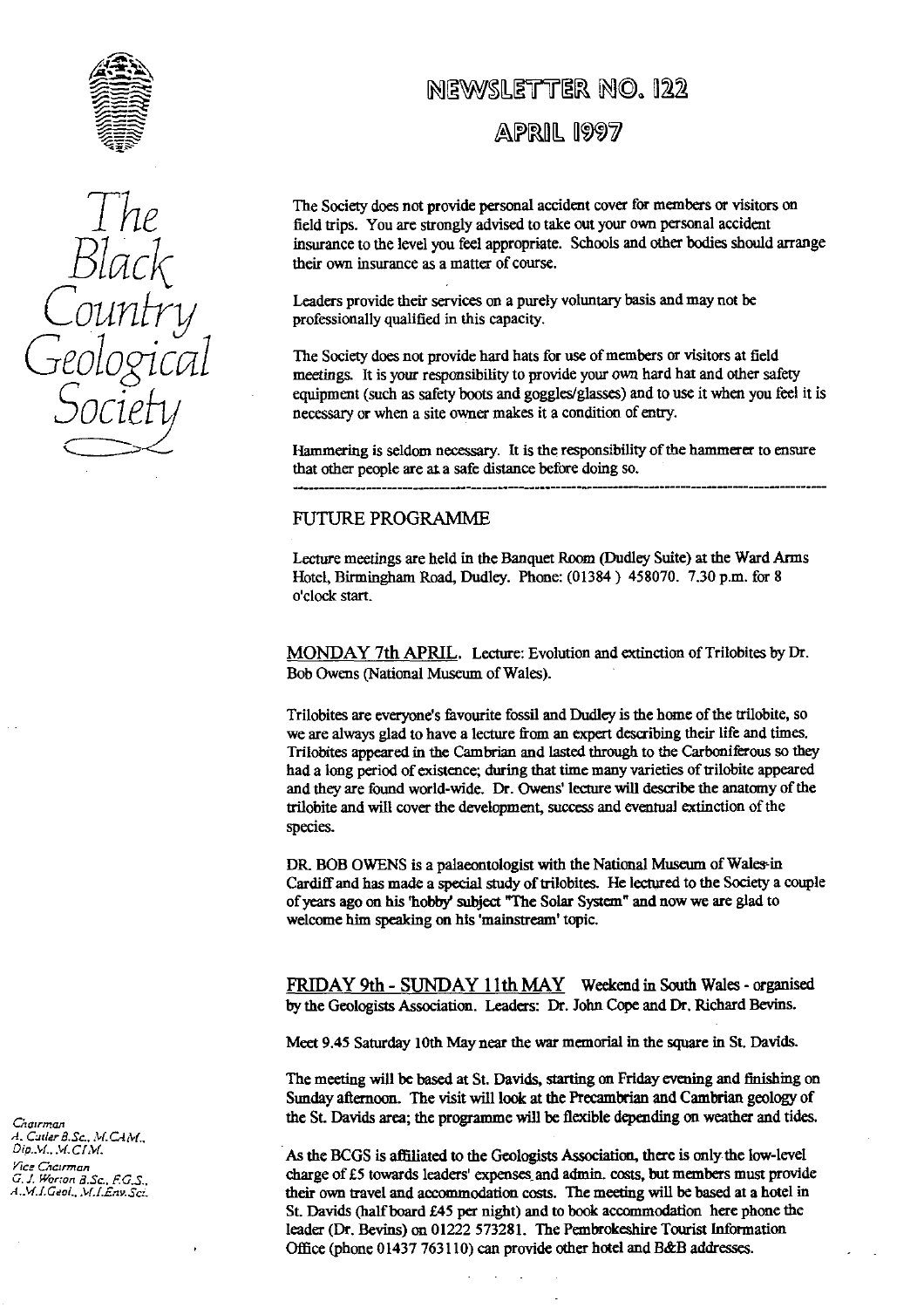Members intending to join the meeting should inform Lynn Allen, Geologists Association, phone 01442 67525. HARD HATS are required for this field meeting. MEMBERS MUST PROVIDE THEIR OWN.

SUNDAY 18th MAY. Field meeting to Shropshire, Wenlock Edge and Leintwardine. Leader: Dr. Paul Smith (Birmingham University).

Meet at 10.30 a.m. at Wenlock Edge Inn (grid refi 570963) on the B4371 road about 5 miles southwest of Much Wenlock, Preferably park at the roadside NOT in the Inn car park.

The Welsh Borderland is the classic area for study of the Silurian system and it includes most of the localities after which the subdivisions are named, as well as being an area of great natural beauty. This visit will be mainly in the Silurian of Shropshire and will visit a number of key localities probably including:

Ippikins Rock, Wenlock Edge (570965) for general *view* of Wenlock Edge and its setting. HiIiend Farm (397877) for beds of the Silurian Llandovery series containing Pentamerus brachiopods. View Edge (416804) for Aymestry Limestone - Silurian Ludlow series. Mocktree Quarry near Leintwardine (416753) for submarine canyon features in the Ludlow series.

The lunch stop will probably be at the Plough Inn at Wistanstow (432854) about 2 miles north of Craven Arms.

DR. PAUL SMITH is Curator of the Lapworth Museum, Birmingham University, and is a member of the academic staff. He is also a member of this Society and has been very helpful to the Society in many ways.

*Members of the Manchester Geological Association will be joining us for this field meeting.*

SUNDAY 8th JUNE. Field meeting. *"The Malvern Hills - A Geological Viewpoint"* to the southern section of the Malvern HElls. Leader: Eddie Bailey (Society Member/ Tarmac Quarry Products).

Meet 10.30 a.m. at the main Pay-and-Display car park on the A449 Malvern-Ledbury road at the foot of Herefordshire Beacon (grid ref: 763403) . This is near the old 'British Camp' hotel, now the Malvern Hills Hotel.

The meeting will be leisurely but will involve some walking and hill-climbing - bring stout footwear/boots and suitable outdoor clothing. NO HAMMERS! There will be a pub stop at lunchtime, probably at Castlemorton or Birts Street.

The Malvern Hills are a special area for people in the Midlands and for geologists everywhere. This field meeting will visit some dramatic scenery and see some impressive geology, visiting Herefordshire Beacon, Midsummer Hill and Chase End Hill, finishing around 5.30 p.m. It will be a story from the Precambrian onwards, explaining how the rocks we will walk over, and those we will see at a distance, came to be, and putting these rocks and their structures into a global plate tectonic setting using the most up to date readily available data.

EDDIE BAI<sup>L</sup> EY is a Society member who now lives at Wootton Bassett, Wiltshire. He studied geology at Worcester Technical College, them gained an honours degree in geology at Exeter University. He worked for Tarmac Quarry Products in the Midlands and is now Company Geologist for Tarmac Quarry Products, Southern Division. Eddie was born in Worcester and has always had a special regard for the Malvern Hills, their scenery and their geology.

*FRIDAY 20th - SUNDAY* 22nd JUNE. Weekend field meeting 'The Western Margins of the Peak District' organised by the Geologists Association. Leader: Judy Rigby.

The meeting will be based at Buxton, Derbyshire, starting on Friday evening and finishing on Sunday afternoon. On Saturday the party will study the Carboniferous Limestone areas of the 'White Peak' around Castleton, and on Sunday *the* River Manifold area and Brown End Quarry at Waterhouses.

As the BCGS is affiliated to the Geologists Association there is no leaders fee or tuition charge but members must provide their own transport and arrange their own accommodation. The meeting will be based at the Buckingham Hotel (half-board £45 per night) and the Leader can also provide some *B&B* addresses. Members intending to join the meeting should inform the Leader (Judy Rigby). Her phone number is (0115) 926 7699.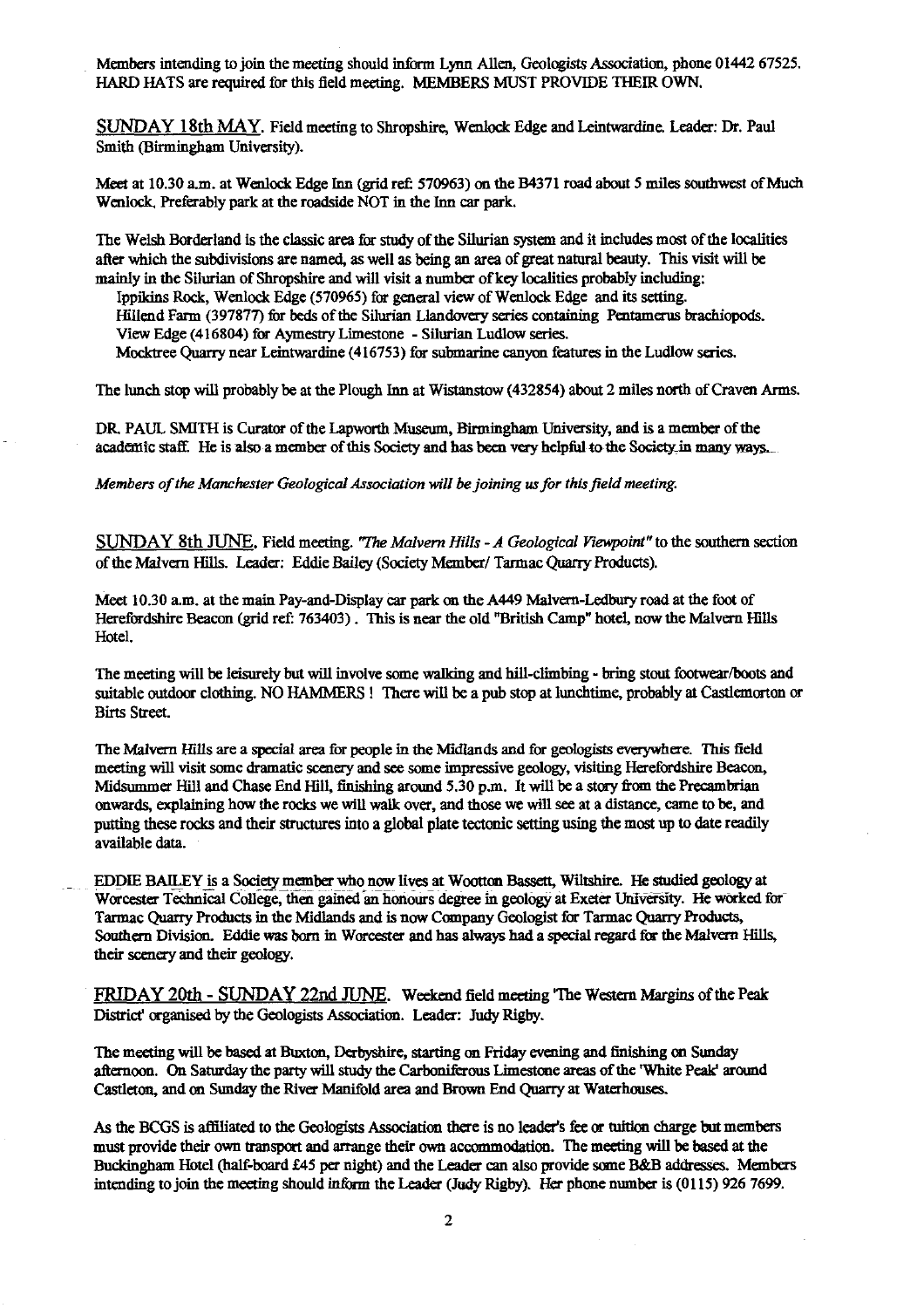MONDAY 23rd JUNE. Evening field meeting (5.30 p.m. - 8.30 p.m.) to Snailbeach Historic Site and Old Mine looking at the surface features with an underground visit to the mine. Snailbeach (grid ref: 372022) is about 16km (10 miles) southwest of Shrewsbury. Leader: Peter Sheldrake (Shropshire County Council, Environmental Dept.)

Meet 5.30 p.m. at the Village Hall car park at Snailbeach. To get there from the Shrewsbury by-pass, turn off the by-pass on to the A488 signed to Bishops Castle, then after 8 miles turn left at Plox Green and continue to Snailbeach. The village hall car park is on the right just after entering the village.

The visit will comprise a one and a half hour tour around the surface features and a one and a half hour underground trip. Those who wish to go UNDERGROUND will need wellingtons, hard hat, a powerful torch and clothes that DO NOT MATTER. The adit is about 5ft high therefore no crawling is necessary. We will go into a large stope with plenty of headroom and up a fairly steep scree slope.

Mining at Snailbeach dates back to Roman times and lasted until the 1950s. The mine produced principally galena (lead sulphide) and some sphalerite (zinc sulphide) and barytes (barium sulphate) and there was smelting activity on the site. The mine site has been restored from a derelict state to provide a fascinating historic display. The visible surface features include a spoil heap of ore and rock, a chimney with a brick flue some hundreds of metres long running from the smelting plant, mine adits, and a range of buildings for the mining activity, including the locomotive shed for the mineral railway which ran to join the main line at Pontesbury.

PETER SHELORAKE has been closely involved with the restoration of the mine and the surface features by Shropshire County Council. He will conduct the tour, both above and below ground.

HARD HATS are required for this field meeting - MEMBERS MUST PROVIDE THEIR OWN.

SUNDAY 6th JULY. Afternoon field meeting to the Ironbridge area (meeting at 2.00 p.m.). Leader: Adrian Collings (Ove Arup/Society member).

Meet at 2.00 p.m. at the White Horse pub, Church Road, Ironbridge (grid ref: 672040). This is about half a mile north of the historic iron bridge.

The meeting will look at some of the old mining sites described in last October's lecture "Underground limestone mining in Shropshire". There was mining in the area for coal, fireclay, ironstone and limestone, sometimes even from a single shaft as it penetrated through the Coal Measures to the underlying limestone. This mining activity lasted for several centuries and today there are outcrops and remains of workings which indicate where all this took place.

The first part of the afternoon will visit the steeply dipping Wenlock Limestone at Lincoln Hill, with its long history of mining and quarrying. As a result of faulting the limestone was mined near the surface on one side of the fault and beneath 30 metres of Coal Measures **on** the other side.

The second part will look at the Coal Measure sequence at Ironbridge, visiting still visible mining features on the outcrops of the coal and ironstone horizons.

FRIDAY 12th SEPTEMBER to SUNDAY 14th SEPTEMBER. Rock and Fossil Fair at Dudley Town Hall.

SUNDAY 12th **OCFOBER** Field meeting to Aust Cliff (near the Severn Bridge) and Hock Cliff near Frampton-on-Severn. Leader: Andrew Mathieson (Bristol City Museum).

MONDAY 27th OCTOBER Lecture by Dominic McCormack (Shell Exploration, Aberdeen).

MONDAY 24th NOVEMBER. Lecture by Dr. R.3. Kennedy (Birmingham City Museum).

MONDAY 19th JANUARY 1988 . Lecture on Greenland Geology by Dr. Paul Smith (Birmingham University).

MONDAY 23rd FEBRUARY Annual General Meeting.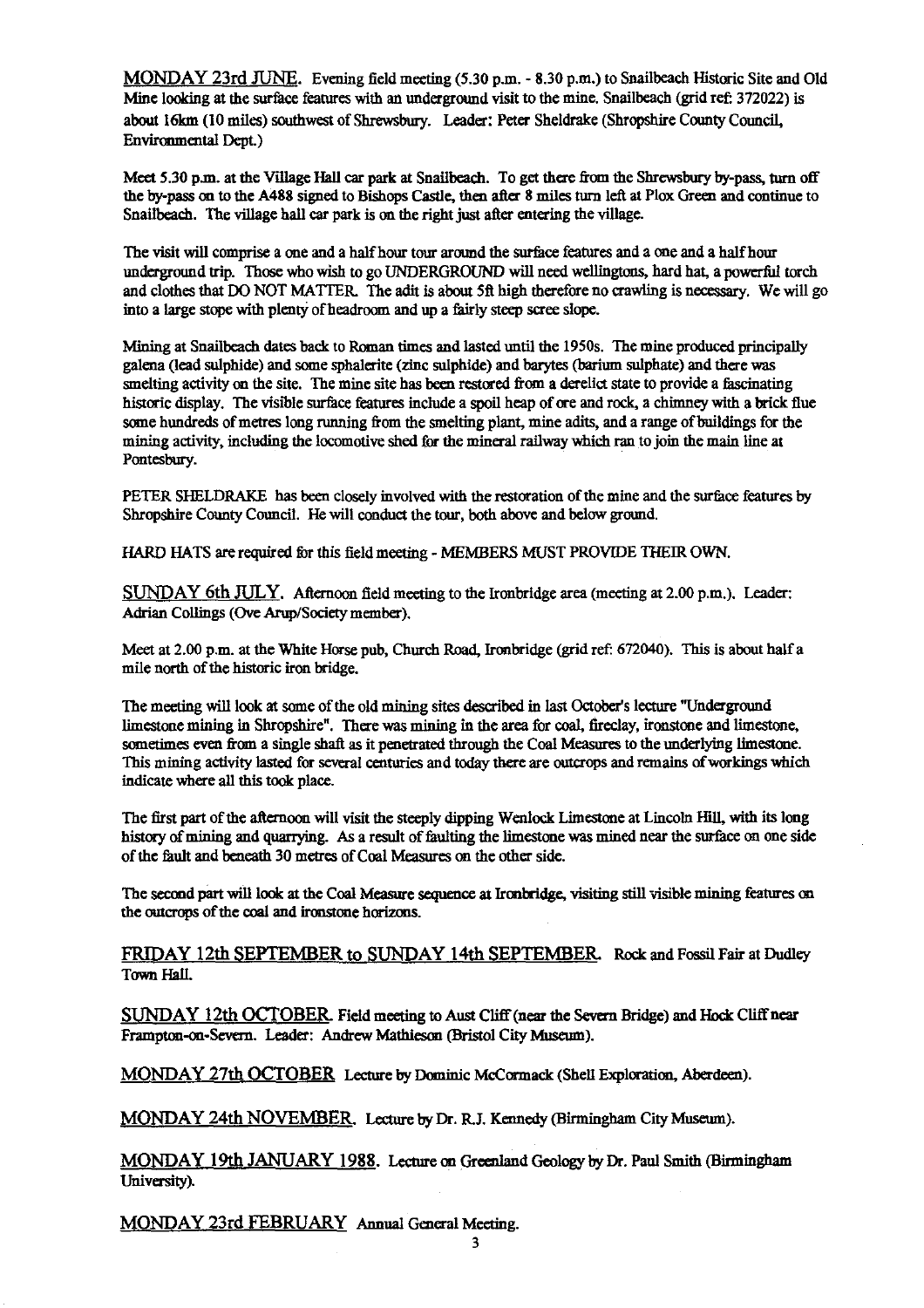#### EDITORIAL

The AGM has been held and Paul and Judith have stood down from their positions of General Secretary and Treasurer respectively. We are so grateful for the time, enthusiasm and attention to detail they have given to their posts. Their efficiency has contributed greatly to the good standing the society is held in. One of the little known secrets of the Society is how much of the newsletter has discreetly and promptly be sent to me by Paul. I hope that their support for the Society will continue and that we will be allowed to call on them in our hours of need.

We are pleased to welcome Ann, the new General Secretary and Joan, the Treasurer. The Society has always functioned happily and we hope members will give the new officials every support and that their years of service will be happy and rewarding.

#### REPORTS

# Monday 20th January. 'The Geology of the Isle of Lundy'. Lecture by Clive Roberts.

We were all prepared to be quite disappointed when our secretary, Mr. Paul Shilston, announced that the scheduled speaker for the evening had been forced to cancel. However, our disappointment soon vanished when we were introduced to Mr. Clive Roberts from the School of Applied Sciences at Wolverhampton University, who had stepped in at the last moment. Mr. Roberts said how pleased he was to be able to address us - there was much to be said for more intercommunication between Geological Societies.

The Open University had promoted Mr. Roberts' early geological skills and now he was preparing for his Ph.D.

His theme was 'The geology of the Isle of Lundy' and he set out to give us a conducted tour with the aid of a series of excellent slides.

The first one was of Lundy itself, a tiny island 5.6 km  $(3.5 \text{ miles})$  by 0.4 km  $(0.25 \text{ miles})$  in the middle of the Bristol Channel and composed of- mainly - tertiary Granite. What had caught Mr. Roberts' attention, though, was the number of basaltic dykes that ran across the island. It was the study of these dykes that was to form the topic of his thesis.

The main dyke swarm cuts through the granite perpendicular to the spreading centre, with a roughly N.E. - S.W. trend and there are at least 500 dykes. There were problems in getting to the dykes, the top of the island being a peneplain overlain with some 3m of peat.

The outcrops of dyke material were poor and Mr. Roberts enlisted some of his O.U. friends to help with the clearing and documentation. The coastal areas of the island were also difficult to reach; the land slopes down fr*om* steep, rugged cliffs on the west side, some IOOm high. On the eastern side the slope is gentler and there is a small landing stage at the foot of the scree slopes. The scree is somewhat protected by the rhododendrons which grow wild all over the island. In the scree there is evidence of greisenizadon which gives *a* clue to its terrestrial origin. There are some interesting mineral assemblages there, too.

The basaltic dykes, which are exposed in many places round the coastline, have weathered, leaving granite buttresses. Some of the granite is coarsely crystalline and contains some orthoclase. It is unlike that of Dartmoor. Some of the finer-grained granite has phenocrysts and is cut by pink aplite.

Limestone blocks appear in the contact between the granite and the *shale,* but they are not fossiliferous. Mr. Roberts said that there was FAME waiting for the first person to discover a Lundy fossil!

All across the island the dykes, varying in size from 10cm to more than 200 of Im *in width,* are points of weakness. There is evidence of the Variscan Orogeny in the chevron folding. Mr. Roberts thinks that the dykes were intruded along the joint planes into cold granite, *for* had the granite been warm it would have mixed with the basalt. He found fine grained chilled amygdales in the rock and a few 'rogue' feldspars.

As many tests as possible had been instigated but many of them were inconclusive. Gravity modelling was not too successful because the *dykes* were too small. Tests on magnetism proved better, the basalt having a higher magnetic potential than the granite.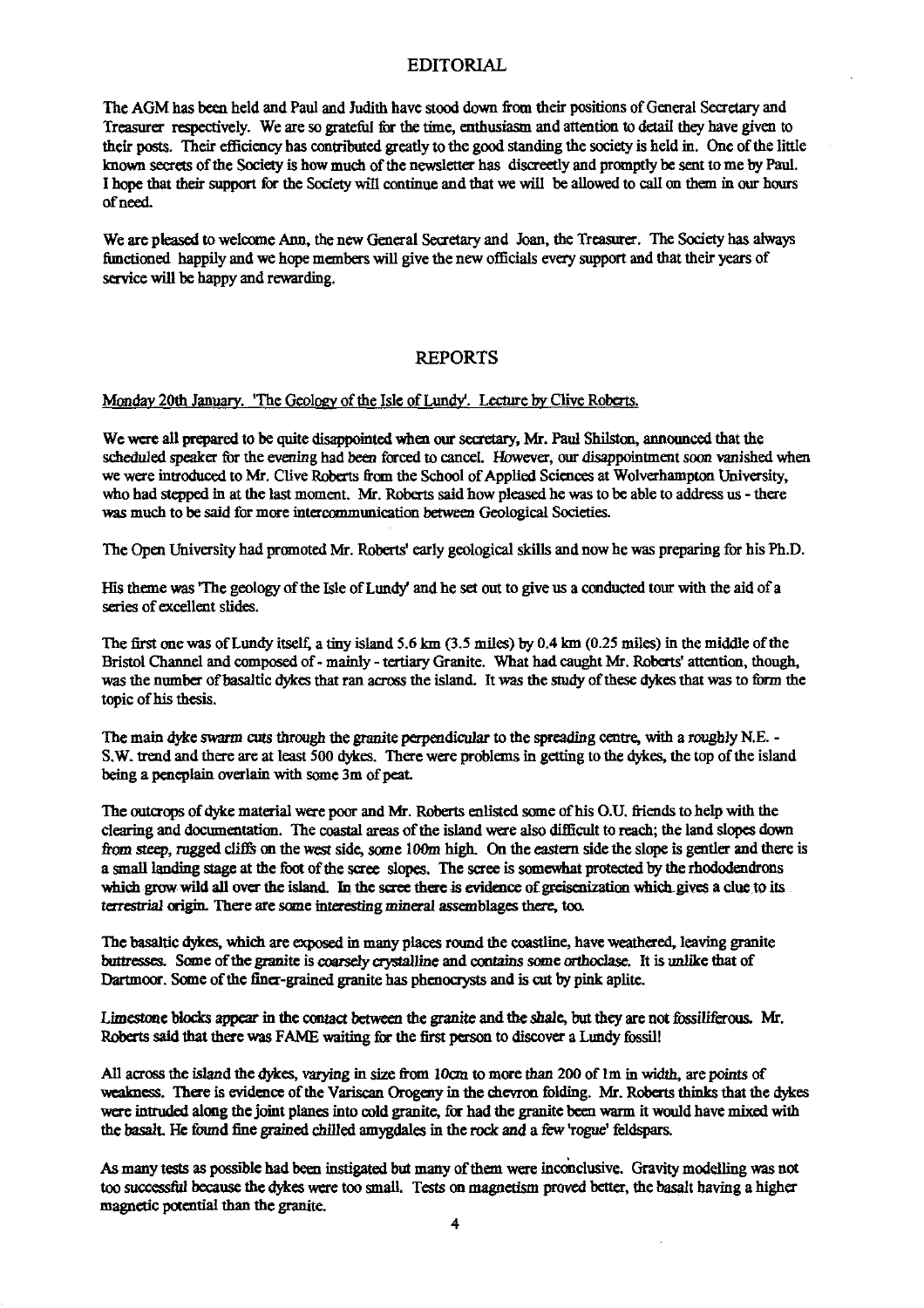Geochemical tests suggest three different signatures. He said had he been able to date the rocks more accurately he would have been more convinced that they arose from one magma chamber which had produced slightly different lavas through fractional crystallization. Another interesting feature was that the dykes were not parallel and that there were fewer in the centre of the island. By extending the line of the dykes they appeared to have a focus in the Bristol Channel. Could this be the site of the magma chamber? There is also the possibility that there is some connection between the lavas in Lundy and the mantle plume which is believed to underlie Iceland.

Mr. Roberts obviously had great enthusiasm for his subject and his range of slides showed how many features of geological interest could be found in so small an area as Lundy Island. As well as pictures of dyke features there were pictures of Elephant Rock, which is also of granite (not as good as some apparently!), with round millstones of granite very similar to those of Millstone Grit elsewhere. There are Devonian slates and sediments on the south coast, where there is a trachyte dyke which has stopped a lot of the erosion at the southern cliff-face.

Mr. Roberts concluded an entertaining as well as very informative lecture with a slide of a glorious sunset. There was time for a few questions and answers and these brought a really successful evening to a close.

#### BARBARA RUSSELL

The Society congratulates Mr. Roberts on passing his viva and is pleased to note that he will soon be awarded his PhD.

## Monday 17th February . Easter Island b<sup>y</sup> Sheila Pitts.

This short talk was based on a visit to the island in November 1995, and began with the location of the island geographically it is a remote sub-tropical island in the Pacific, and forms the Polynesian triangle together with New Zealand and Hawaii. Geologically it is on the Easter hot line of seamounts and islands, just east of the East Pacific Rise. It is formed from three volcanoes, which became extinct between 2.5 and 1 million years ago.

We were given a photographic tour of the island, starting with the first view of the large statues and platforms for which the island is famous. These are nearly all carved from a lapilli tuff, and some have "top-knots" of red scoria from a different quarry. The statues are often whitened on the seaward side, because the tuff absorbs salt, and sometimes stratification is visible. All the statues now standing have been re-erected since 1960.

The main volcano for the statues still has many of them on the outer and inner slopes of the crater. These are in various stages of completion, and there is a transport track down to the biggest group of statues, fifteen of which were re-erected in 1992. Long after *they* had fallen, a tsunami in 1960 flung them far across the low ground between the coast and the volcano.

We crossed to the north coast, where the only sandy beach was the site of the original Polynesian landing. It now has a grove of palm trees planted early this century. Much of the island's coastline otherwise is of black vesicular lava, which contrasts strikingly with the white waves breaking.

The youngest of the three volcanoes was the centre of the religious cult of the birdman. This area has many petroglyphs carved on basalt depicting the half man half bird. There is a restored village of ceremonial summer buildings, also of basalt. Below the vertical cliffs which form one side of the crater he the small islands on which nested large numbers of sooty terns. The birdman each year was the first to descend the cliff reach the islands and return with a sooty tern egg intact. The crater lake has many grassy **peat islands** *which* **add to the surrealism of the place.**

At the final location, attention was distracted from fallen statues by the presence of walls which are identical with Inca walls on the distant South American mainland. Easter Island was colonised from S.E. Asia and archaeologists believe there is no connection with South American cultures. But there are strong sea currents off South America, westerly winds winch vary with the season, there were migrating birds to follow, and somehow the New World sweet potato became widespread in Polynesia. We were left to wonder about this particular aspect of one of the eternal mysteries of Easter Island

SHIELA PITTS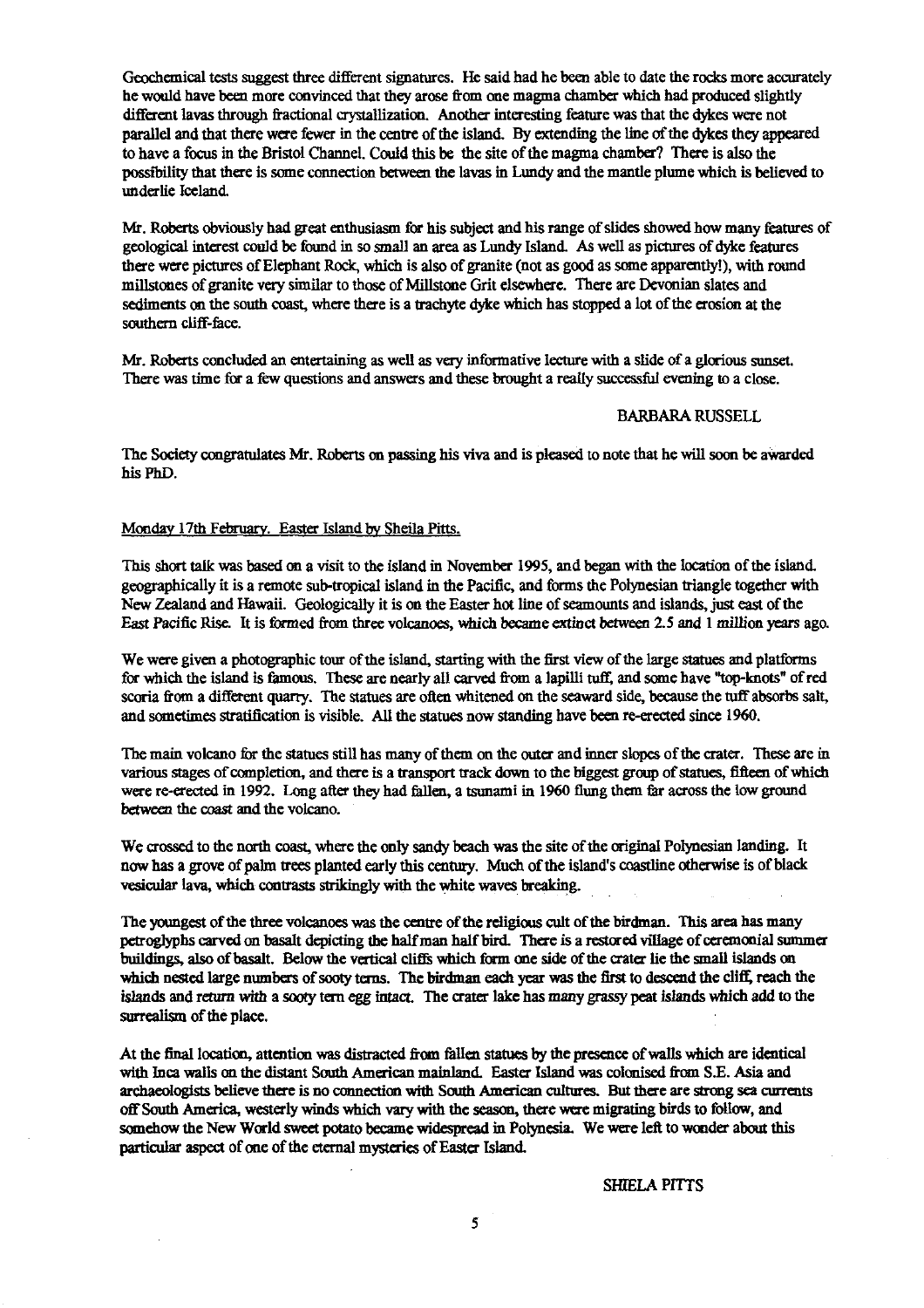### Monday 17th February. Geology of Gibraltar by Paul Shilston

The Rock of Gibraltar obviously has intimate connections with geology and this talk outlined the main features. The location of the rock at the western outlet of the Mediterranean is on a major boundary between the African and Eurasian plates, and it is also **on** a thrust zone curving round from Morocco across the Strait of Gibraltar then eastwards into Spain. This thrust, together with northward movement of the African plate, is believed to have caused the upli**ft fr**om **the** Rock of Gibraltar in the last 20 million years or so.

Geologically Gibraltar comprises 3 main zones which are quite distinctive and have their own characteristics. From south to north they are:

- \* the southern plateaux. There are 2 separate plateaux and each is believed to be a wave-cut platform formed when the sea level (relative to the land surface) was much higher than it is now.
- \* the main ridge. This is the main part of the Rock and forms a sharply ridged crest rising to 1390 ft at its highest point.
- \* the isthmus. This is a **low-lying** area only some 10 ft above sea level which now carries the **airport** runway.

#### The Southern **Plateaux**

These two plateaux are of Jurassic limestone with the s**tr**ata the 'right way up'. They both have the appearance of wave-cut platforms; 'Europa Flats' is 100-150 ft above present sea level, bordered on its north side by ancient sea cliffs which lead to the higher plateau - the Windmill **Hill** Flats' 300-40011.

The plateaux were probably formed during the Quaternary (i.e. in the last 2 million years) and their wave-cut appearance implies that the sea-level was much higher than at the present time, but there is little evidence from elsewhere in the region that the sea-level was high enough at any time to explain the height of the plateaux so almost certainly there have been considerable up and down movements of the land mass. As Gibraltar is on an active plate boundary and thrust zone this is quite possible.

#### **The** Main Ridge

The Main Ridge is the most spectacular feature of the Rock, rising to a height of 1390ft with a 45 degree slope on its western side and a steep scarp to the east with much scree at its base. The Main Ridge is composed of massive beds of Jurassic limestone with a dip 45 degrees to the west, and it is now clear that these beds are *overturned,* with the oldest beds at the top. There is a major fault between the Main Ridge and the Southern Plateau to allow for the plateau beds to be the 'right way up'.

As often occurs in limestone areas there is a large system of natural caves inside the Main Ridge caused by solution of the rock by rainwater percolating through. **Some** of these are open to the public and the local orchestra gives concerts in St. Michael's cave as it has very good acoustics. These natural caves have been used also for military purposes and, in addition, there is a complex system of artificial tunnels and galleries built by the military over the centuries for storage and defence.

Finally, much of the scree slope of the ridge has been covered by some 30 acres of galvanised iron sheeting to catch rainwater and augment Gibraltar's vulnerable water supply. The run off is conducted to reservoir tanks deep inside the rock which give a total storage of 16 million gallons.

#### The Isthmus

At the northern end of the Main ridge, the Isthmus is a flat low-lying area of sands and clays. The rock is 60ft below the surface suggesting that when the sea level was lower the rock was eroded by marine action. Subsequently, during a rise in sea level after the Ice Age, sands and clays were deposited while Gibraltar stood out as an island separate from the Spanish mainland.

#### **Summary**

**For** a relatively small locality G<sup>i</sup> braltar offers a range of interesting geology; there are many geological exposures and much of it is fairly easy to interpret as its geology relates e **as**ily to the physical form of the land surface.

#### PAUL SHILSTON

#### Visit to Wolverhampton **Museum** and A**rt** Gallery to see items from the Fraser collection. Saturday March 1st.

Rosemary Rhoden, Geological curator, gave an introductory slide show about the collection. Dr. Fraser was a Victorian polymath. He had a literature degree, was a medical man, a first class botanist and geologist and a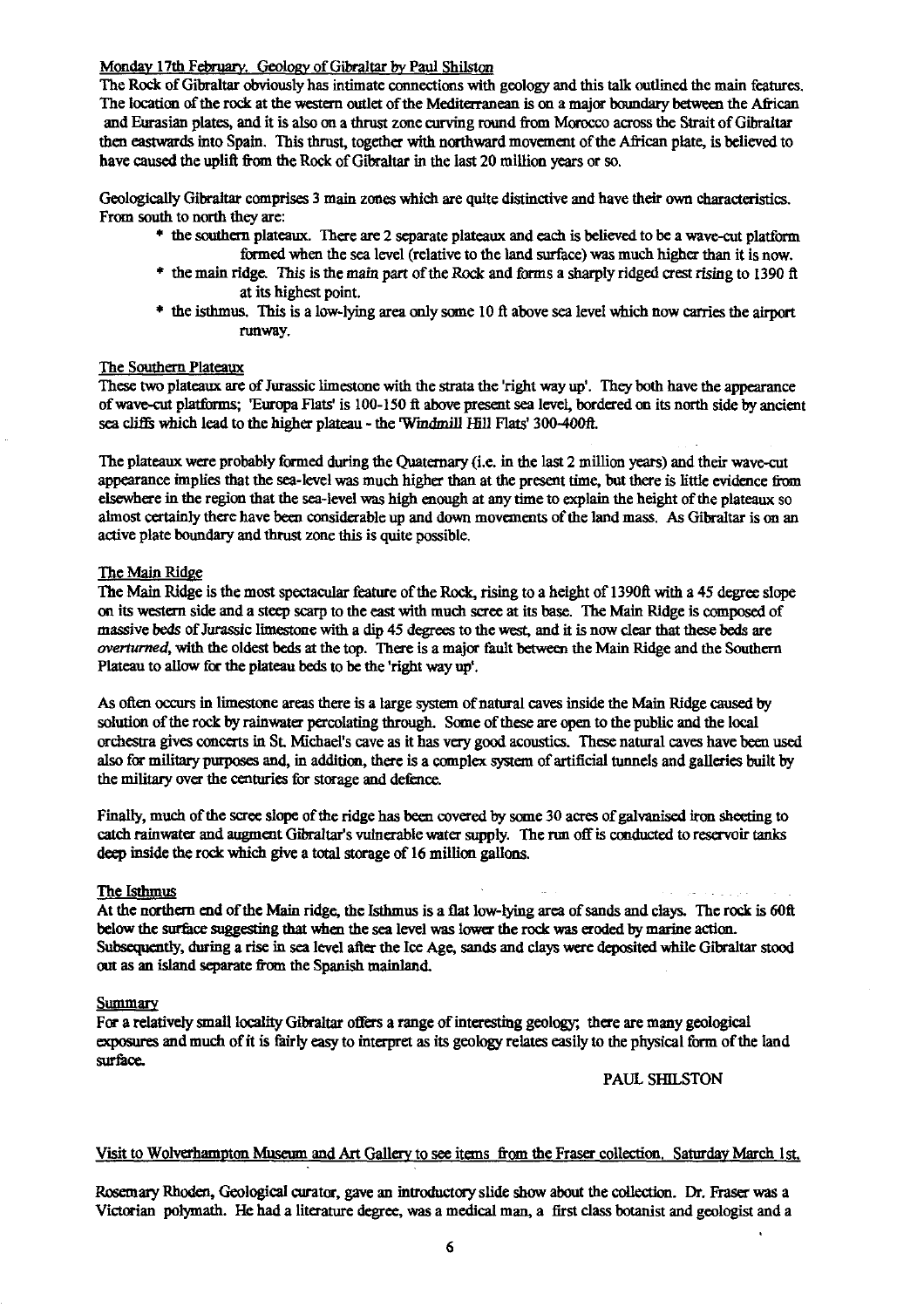member and official of many local societies including the precursor of our own. He left his magnificent geological collection of thousands of specimens for the enjoyment and education of the people of Wolverhampton. Bequeathed in 1911 they spent twenty years in the art gallery before being moved to make way for the School of Art. They moved from the old library in Waterloo Rd to Wolverhampton Technical College. In 1970 they went to *14imley Hall and* were stored in damp attics and cellars. When Rosemary Rhoden first saw the collection it was in a dreadful state (as are so many of the great Victorian collections). Each time it had been moved more damage had been done. For many years now Rosemary has been cataloguing and conserving the collection. Identification is by no means easy, despite many of the specimens having their original labels. Changing palaeontological and stratigraphical nomenclature means that the specimens may need identifying by academics in specialist fields. The specimens are packed in special boxes cocooned in special foam and with non-acid paper for wrapping and labels to reduce decay. Processing each specimen takes at least half an hour and the specimen is catalogued using a difficult computer programme.

We were then taken to view the Geological gallery, Doctor Fraser's fossils. It is very small but beautifully laid out. Decorated letters form a frieze. The cases which are very deep are designed for children. One shows Dr. Fraser's study with his medical implements, fossils and botanical drawings. There are magic windows through which a fossil assemblage is converted, when a light switch is pressed, into the appropriate environment i.e. a Silurian Sea or a coal swamp. The Geological clock is unfortunately awaiting repairs. In one case the nature of fossils is explained and another shows a lake environment and asks which of the items shown are likely to be fossilised. The eagerness of the children visiting the museum demonstrated the fascination it had for them.

We thank Rosemary for the interesting visit, for the hospitality and provision of tea and coffee but above all for her work in looking after a valuable local collection.

#### K.M.Ashcroft.

It was with special pleasure that Ken and I joined other members of the B.C.G.S. to visit the Wolverhampton Art Gallery to see the Fraser Collection.

In the 1950s I worked at the WOLVERHAMPTON TECHNICAL COLLEGE in the Chemistry Department. My boss was Mr K. Russell who worked partly for the National Foundry College and partly for the Tech.

One day, a number of tea-chests arrived on the lower "marble" of the Tech., together with 3 mahogany-topped display cases. Mr. Russell told me I would be needed to help him unpack the tea-chests, containing the fossils of "THE FRASER COLLECTION". Pd never seen a fossil before and I was intrigued by the diversity of them.

As we worked together we became friends and that friendship has lasted 46 years, 45 of them as KEN and BARBARA RUSSELL.

When I returned to what had become WOLVERHAMPTON POLYTECHNIC in 1968 the first thing I looked for was the Fraser Collection. Alas, the cases and fossils had gone, and, although I asked around, no one seemed to know what had happened to them.

It was good to see some of the fossils again and know that they are in good hands.

Barbara Russell and Ken Russell.

#### ANNUAL GENERAL MEETING

At the AGM held on 17th February the Chairman, Alan Cutler, was unable to be present and his Annual Report was presented by the Vice-Chairman, Graham Worton. The Treasurer, Judith ShIlston, presented her report on the Society's finances. Both reports indicated that the Society was in a healthy condition.

The Secretary, Paul Shilston, who had been combining his post of Secretary with that of Meetings Secretary, resigned from the Secretary's post but offered to stand as Meetings Secretary. The Treasurer, Judith Shilston, resigned from her position as Treasurer.